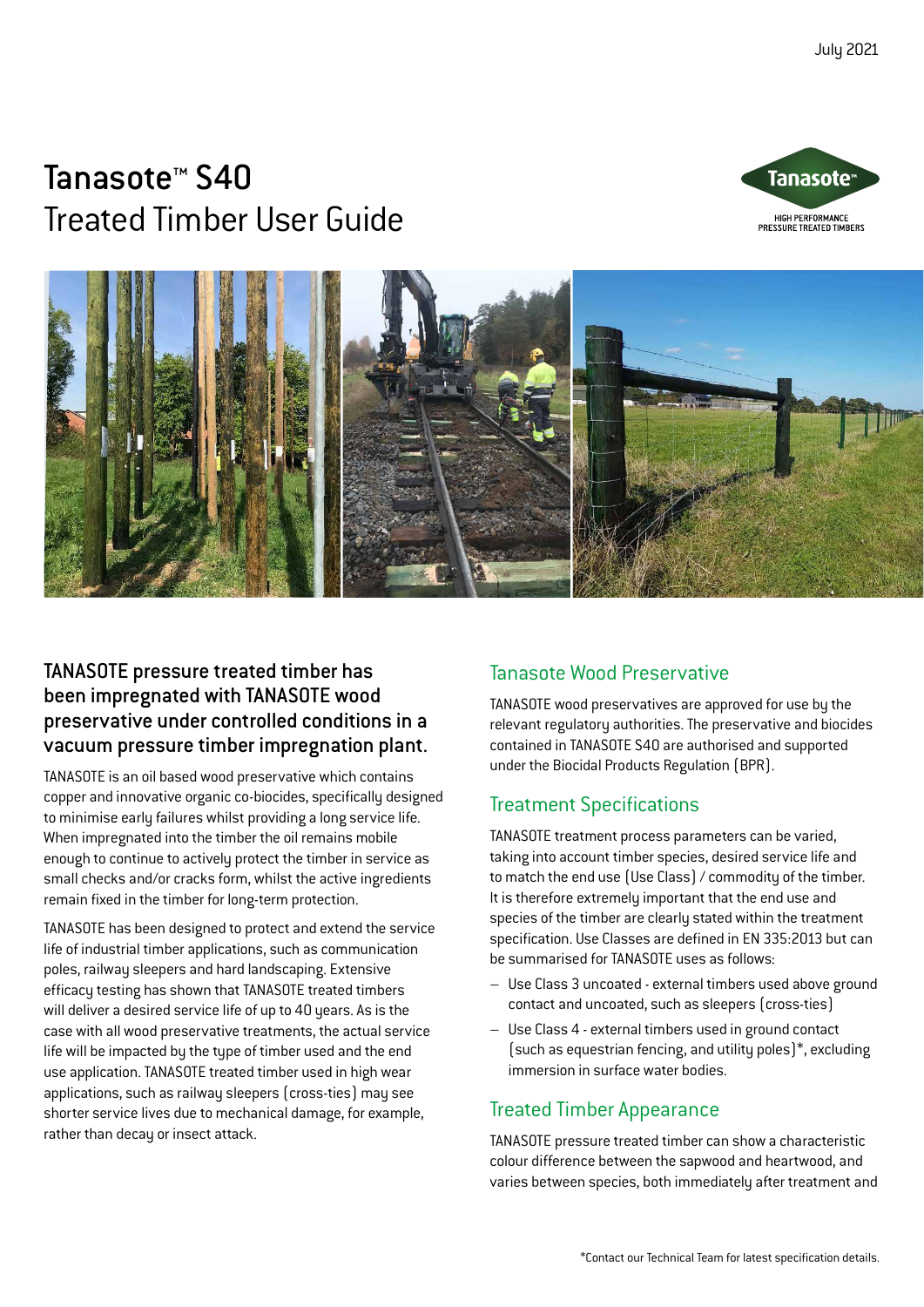beyond. Some colour variations may occur due to the natural variability and relative proportions of heartwood and sapwood in certain species and darkening of some hardwoods may occur.

Typically timber treated with TANASOTE has an initial emerald green colouration, although with some species such as oak the extractives within the timber cause a darkening of the surface towards a brown colour. Upon external exposure, the green colour slowly darkens to a deep brown / black, and in the longer term may turn a natural silver grey. This weathering process does not indicate any loss of preservative protection.

Note that timber is a variable and natural product. Occasionally timber containing high or mobile resin levels can give differing colouration.

## Post-Treatment Machining

As far as possible all cutting, machining, notching and boring is to be carried out prior to treatment. Where cutting, machining, notching and boring has to be carried out to treated timber, the area of timber revealed by the crosscuts, holes or notches must be liberally brushed with a suitable end grain preservative in accordance with the manufacturer's instructions to maintain the integrity of the preservative protection.

TANASOTE treatment is designed for heavy duty timbers, such as sleepers (cross-ties), equestrian fencing, and utility poles, and therefore treated articles should not be rip sawn, thicknessed, equalised or planed after treatment as this will negate the envelope of preservative treatment and could result in reduced surface life. On no account are fence posts to be pointed after treatment. The shortening of posts and columns should be avoided if possible, but in any event cross cutting must be restricted to the top of the post or column and the cross cut surface must liberally brushed with a suitable end grain preservative in accordance with instructions on the product label. For more information on end grain preservatives contact our Advisory Service.

## Gluing and Surface Coatings

Gluing and / or surface coating after treatment is not recommended. TANASOTE wood preservative is designed for heavy duty commodities such as utility poles and railway sleepers (cross-ties), which typically would not require gluing or coating after treatment.

## Metal Fixings and Fittings - General Advice

It is important to follow the recommendations of the manufacturer of any metal products used for specific advice regarding suitability, desired service life expectations and particular exposure conditions. TANASOTE pressure treated timber has a long life expectancy and it is appropriate to use metal fixings and fastenings that will have a comparable length of life, especially given the mechanical wear or consequence of failure in these heavy duty applications.

Performance of metal fixings is influenced by the environmental conditions including moisture content, temperature, atmospheric pollution, proximity to coastal locations, and timber species.

- As TANASOTE treated timbers are designed for exterior use, where the timber is likely to become wet and a long service life is required, greater corrosion resistance will be achieved with use of austenitic grade 316 stainless steel, silicone bronze or copper in preference to other types of fittings.
- Galvanising provides a sacrificial zinc barrier. It is important that the specifier/end user is aware that there are many thicknesses of galvanised coating available and the thicker the galvanised coating the longer the expected service life. The level of galvanising should be commensurate with the end use (e.g. BS EN 1461). The use of an automated nail gun may break the galvanised layer in lower grade metal fixings and compromise their performance at the outset.
- Electroplated metals only provide a thin coating and are unsuitable for exterior applications.
- Wherever possible, timber should be machined prior to treatment, however when that is not possible, it is good practice to drill pilot holes for fixings, in particular when screwing near the edge or end of a piece of timber.
- Attach connectors, fasteners and fittings after preservative treatment and only after the timber has re-dried to less than 20% moisture content.
- To prevent bimetallic corrosion between fastener and connector components it is important not to mix metals in the same connection. DO NOT mix galvanised and stainless steel components.
- The use of aluminium fixings is NOT recommended. Direct contact with aluminium should be avoided where the moisture content will exceed 18% or where condensation is possible.
- Where the use of aluminium is unavoidable in situations where moisture content will exceed 18%, it must be separated from the timber using a bituminous, epoxy or other impervious barrier or electrically insulating coating. The use of nylon/plastic washers is recommended.
- Fixings and fastenings used on safety critical and load bearing components should be inspected regularly and replaced if necessary.

## CE / UK Marking

In the UK, the CE marking of permanently installed preservative treated construction timbers is required as part of the Construction Products Regulation. This means, for example, that if TANASOTE treated timber is used for structural components such as bridges, they would need to be CE Marked. However, it's imperative to note that as part of the EU Withdrawal Agreement, Great Britain has introduced the UK Mark and intends to end recognition of the CE mark by 1st January 2022. If further guidance on the product marking of TANASOTE treated timber is required, please contact our Technical Team.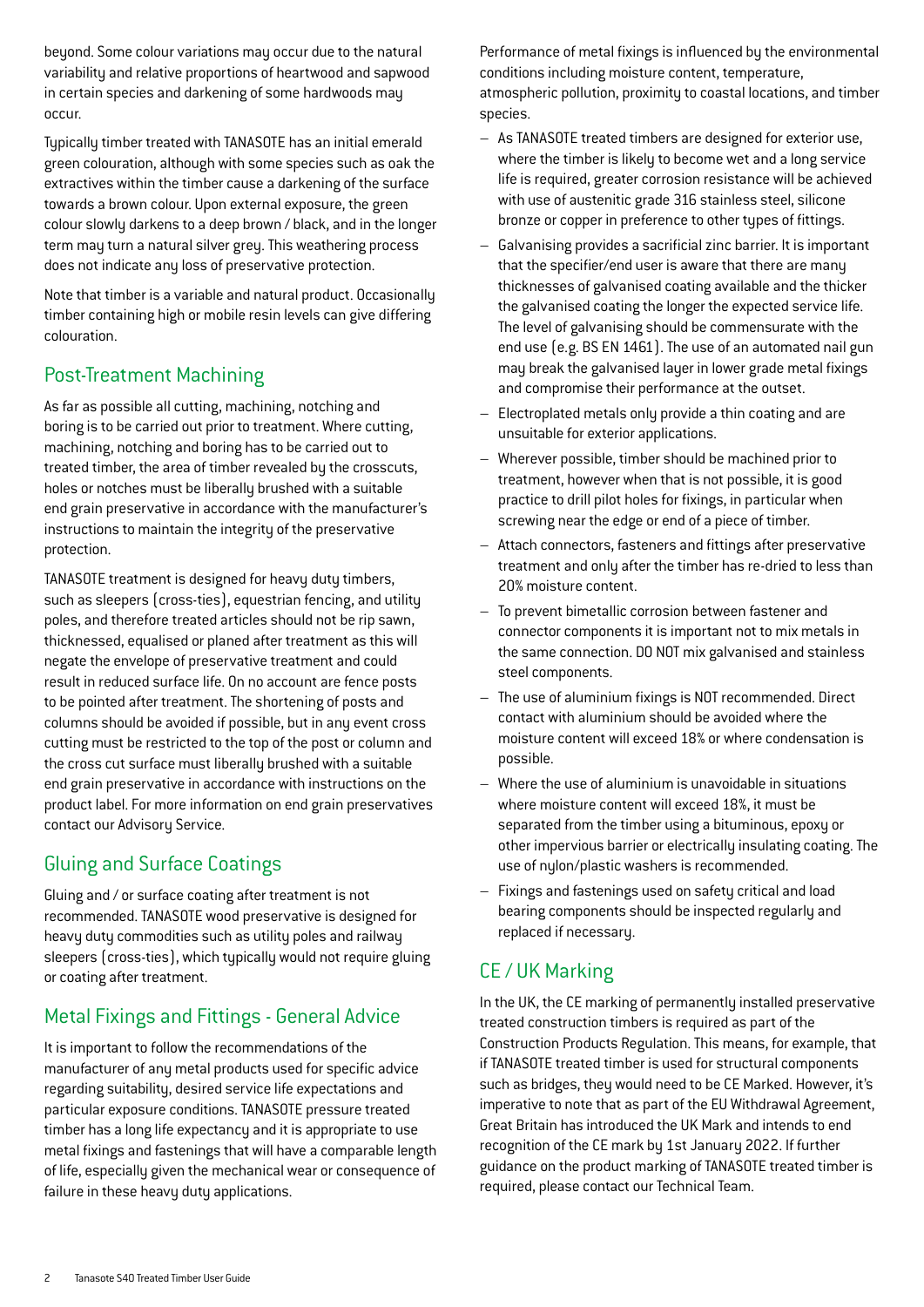## End Use Considerations

TANASOTE is designed for preservative treatment of heavy duty applications such as Utility Poles, Sleepers (cross-ties), and agricultural / equestrian fencing. Treated timber should not be used where it may come into contact with surface water bodies / fresh water, drinking water or for food preparation surfaces/ structures or containers for storage.

If supplying timber for treatment, it is best practice to prepare the timber as fully as possible prior to treatment to ensure best results. If any cutting, notching or drilling is made to the treated timber following treatment, any exposed surfaces should be liberally swabbed with an appropriate end grain preservative to maintain the integrity of the treatment.

#### Handling Precautions

You should have received the treated timber in a drip-free condition with no sign of preservative fluid on the surface. If this is not the case, the timber should be stored open stacked under ventilated conditions and protected from rain and snow to dry before use.

When working with timber, wear gloves to protect the skin against abrasions and splinters. Any cuts and abrasions should be protected by a waterproof dressing. When power-sawing and machining, wear goggles to protect the eyes from flying particles. Wear a dust mask and, whenever possible, perform these operations outdoors to avoid accumulations of airborne sawdust or use a suitable dust extraction system around any mechanical saw or planing machine. Avoid frequent or prolonged inhalation of sawdust. Consult the local regulatory authorities for further information on workplace exposure limits for wood dust.

In order to prevent injury, care should be taken when lifting or moving timber. These handling precautions equally apply to untreated and treated timber.

## Personal Hygiene

After handling or working with treated timber, all exposed skin should be washed before commencing other activities, especially eating, drinking, smoking or going to the toilet.

If sawdust accumulates on clothes, clean them before re-use. Launder heavily soiled clothes separately from other household wash items.

### On-Site Precautions

All sawdust and construction debris should be cleaned up and disposed of following local regulations.

## End Of Life

In the UK, TANASOTE treated end of life wood is covered by Waste Exemption U8 irrespective of the treatment date. This allows the placing on the market of re-used wood as long as it does not need treating in any way (e.g. unsound areas cut-out etc) before being sold.

TANASOTE treated sleepers, for example, could be placed on the market for certain end-uses prescribed in Waste Exemption U8. These end uses include construction of buildings, fencing, barriers, containment or similar above ground construction.

## Waste Disposal

Where TANASOTE treated wood cannot be reused, it must be disposed of safely according to local regulations.

Wood treated with TANASOTE S40 is not considered hazardous waste in many applications, such as TANASOTE treated oak railway sleepers. However, certain species / commodities may be classified as hazardous when consigned as waste - please refer to the table below for guidance, and contact our Technical Team for further information and guidance if required.

| TABLE 1: PRODUCT IN SAPWOOD |     |     |         | Haz         | Hazardous waste | Non-haz | Non-hazardous waste |
|-----------------------------|-----|-----|---------|-------------|-----------------|---------|---------------------|
| Density                     |     |     |         | Heartwood % |                 |         |                     |
| kgm <sup>3</sup>            | 50  | 55  | 60      | 65          | 70              | 75      | 80                  |
| 400                         | Haz | Haz | Haz     | Haz         | Haz             | Haz     | Non-haz             |
| 425                         | Haz | Haz | Haz     | Haz         | Haz             | Haz     | Non-haz             |
| 450                         | Haz | Haz | Haz     | Haz         | Haz             | Haz     | Non-haz             |
| 475                         | Haz | Haz | Haz     | Haz         | Haz             | Non-haz | Non-haz             |
| 500                         | Haz | Haz | Haz     | Haz         | Haz             | Non-haz | Non-haz             |
| 525                         | Haz | Haz | Haz     | Haz         | Haz             | Non-haz | Non-haz             |
| 550                         | Haz | Haz | Haz     | Haz         | Haz             | Non-haz | Non-haz             |
| 575                         | Haz | Haz | Haz     | Haz         | Non-haz         | Non-haz | Non-haz             |
| 600                         | Haz | Haz | Haz     | Haz         | Non-haz         | Non-haz | Non-haz             |
| 625                         | Haz | Haz | Haz     | Haz         | Non-haz         | Non-haz | Non-haz             |
| 650                         | Haz | Haz | Haz     | Non-haz     | Non-haz         | Non-haz | Non-haz             |
| 675                         | Haz | Haz | Haz     | Non-haz     | Non-haz         | Non-haz | Non-haz             |
| 700                         | Haz | Haz | Haz     | Non-haz     | Non-haz         | Non-haz | Non-haz             |
| 725                         | Haz | Haz | Haz     | Non-haz     | Non-haz         | Non-haz | Non-haz             |
| 750                         | Haz | Haz | Non-haz | Non-haz     | Non-haz         | Non-haz | Non-haz             |

#### $T = T \cdot T$